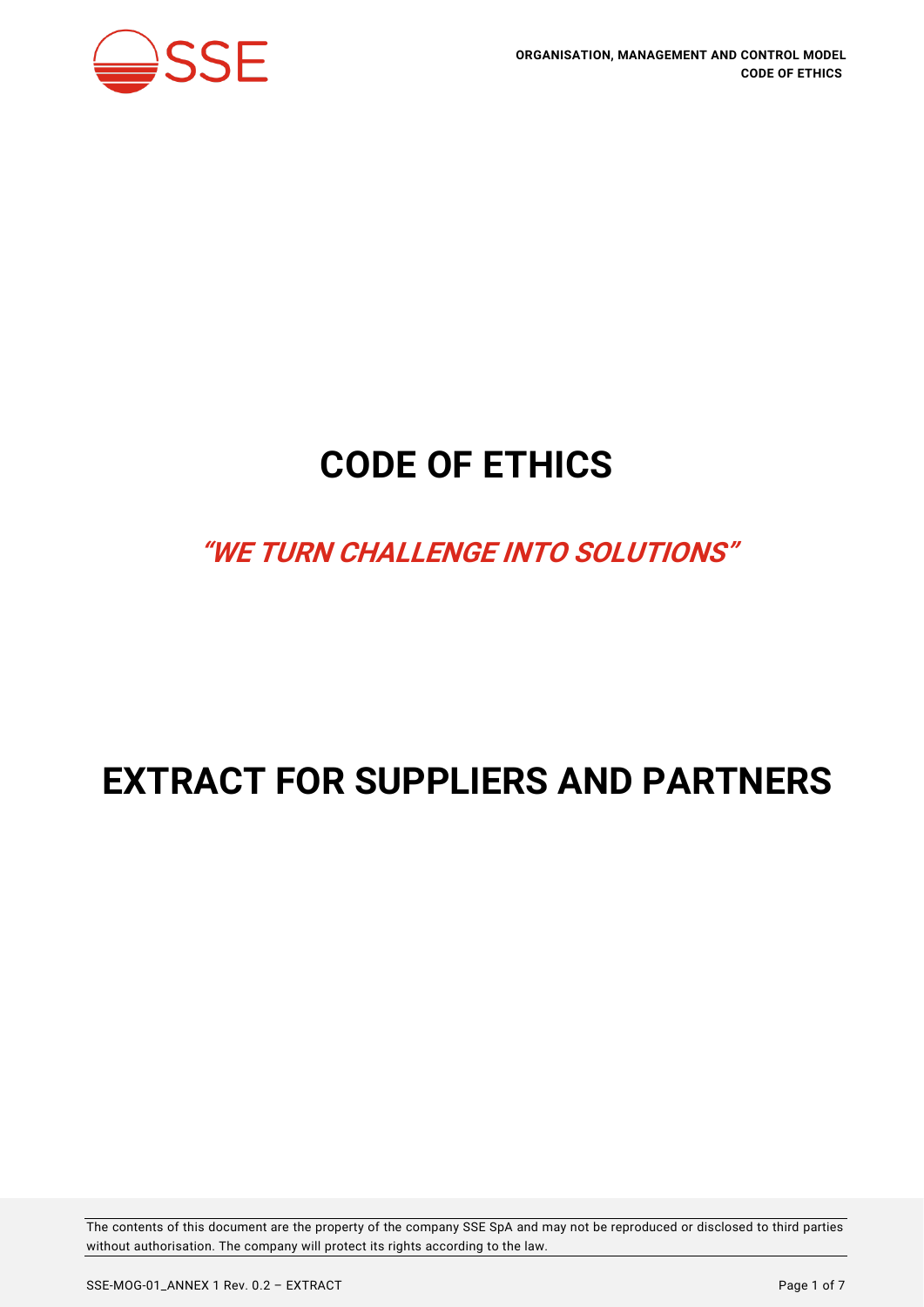

### **1 – RECIPIENTS**

This Code is intended for all those persons who, directly or indirectly, permanently or temporarily, establish relationships or interact with SSE.

SSE requires that all Recipients, as is relevant to them, carefully read this Code and respect all its parts.

## **2 – THE CODE OF ETHICS**

SSE has deemed it appropriate and necessary to adopt and issue a code that expresses the values to which all Recipients must conform, accepting the relevant responsibilities, structures, roles and rules, the violation of which, although it does not imply any corporate liability towards third parties, may result in personal responsibility either within or outside of the company. Knowledge of and compliance with the Code by all those persons who work for SSE are therefore essential for the transparency and reputation of the Company.

SSE is committed to dissemination of the Code among all those persons with whom it has business relationships, ensuring that they are familiar with and respect the rules contained therein.

# **3 – THE GUIDING PRINCIPLE**

#### **3.1 THE REFERENCE PRINCIPLES**

Compliance with the laws and regulations in force in all the Countries in which the Company conducts its business, transparency and correctness in management, trust and cooperation with *stakeholders* are the ethical principles on which SSE bases its business - and which inspire its own models of conduct - in order to compete effectively and fairly in the market, to improve the satisfaction of its customers, to increase shareholder value, to develop the skills and professional development of its human capital and to contribute at the same time to the development and growth of the territory in which it operates. In particular, the conviction of acting in some way for the benefit of the company does not justify the adoption of conduct that is in conflict with these principles.

All Recipients, without distinction and exceptions, are therefore committed to observing and enforcing these principles within their own departments and area of responsibility. This commitment requires that even those individuals with whom the Company has relationships in any capacity respect the rules and methods inspired by the same values.

#### **3.2 LEGALITY, HONESTY AND CORRECTNESS**

SSE operates in compliance with the applicable laws, professional ethics and internal regulations. The pursuit of the interests of SSE can never justify conduct that is contrary to the principles of legality, fairness and honesty.

Relations with interlocutors are based on criteria and behaviours of fairness, collaboration, loyalty and mutual respect. SSE undertakes to adopt the appropriate and opportune measures so that the restriction of compliance with the legislation and with all the regulations in force, as well as with the pre-determined principles and procedures for this purpose, is adopted and practised by the Recipients of the Code.

#### **3.3 CONFIDENTIALITY OF INFORMATION**

SSE ensures the adoption of procedures aimed at guaranteeing the confidentiality of the information in its possession, compliance with the regulations regarding personal data and refrains from seeking out confidential data through illegal means. Recipients of the Code are forbidden from using confidential information for purposes not connected to the exercise of their professional activity.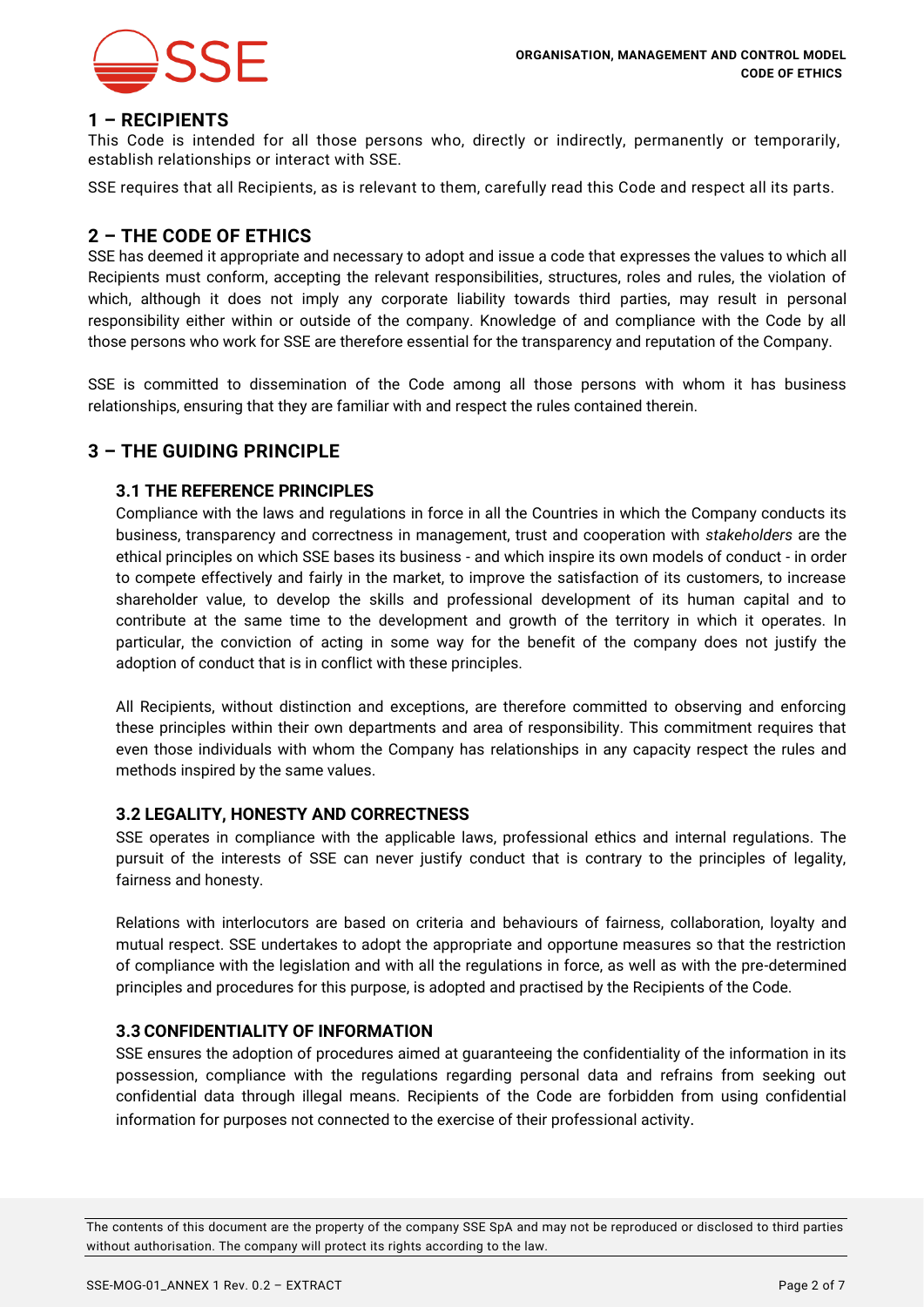

#### **3.4 RESPECT FOR THE PERSON**

SSE ensures respect for the physical and cultural integrity of the person and respect for the concept of relationship with others, as well as ensuring that the working conditions internally are respectful of individual dignity and take place in safe working environments. SSE undertakes to document the applicable employment contracts with its personnel according to current legislation.

SSE does not tolerate requests or threats aimed at inducing persons to act against the Law or against the Code, or intended to adopt behaviours that are damaging to the convictions and moral and personal preferences of each person.

# **3.5 IMPARTIALITY AND EQUAL OPPORTUNITIES**

SSE undertakes to avoid any discrimination based on age, sex, sexuality, health, race, nationality, political opinions and religious beliefs in all decisions that affect relations with its interlocutors.

#### **3.6 CONFLICTS OF INTEREST**

SSE works in order to avoid situations where the subjects involved in transactions are, or may appear, to be in conflict with their own interests, meaning that it is the case where the Recipients pursue interests other than the company mission or benefit personally from business opportunities, or it is the case in which the representatives of customers or suppliers act contrary to - in their dealings with the Company the trust obligations linked to their position.

#### **3.7 COMPETITION PROTECTION**

SSE intends to protect the value of fair competition, refraining from conduct aimed at favouring the conclusion of business for its own benefit in violation of current laws or regulations and recognising that correct and loyal competition is a fundamental element for the development of the company and of the market.

#### **3.8 PROTECTION OF THE ENVIRONMENT, SAFETY AND SUSTAINABLE DEVELOPMENT**

As part of its activities, SSE undertakes to operate in compliance with the protection of the environment, according to the principles of sustainable development. It also undertakes to protect the health and safety of Recipients by adopting all the measures required by law.

#### **3.9. REPUDIATION OF ALL FORMS OF TERRORISM AND CRIMINAL ORGANISATION**

SSE repudiates all forms of terrorism and criminal organisation, national and transnational.

For this purpose, the Company does not establish any relationship of a working, collaborative or commercial nature with subjects, whether they are natural or legal persons, who are directly or indirectly involved in criminal organisations or who, in any case, are bound by kinship and/or affinity with exponents of known criminal organisations, as well as refraining from financing or, in any case, facilitating any activity related to these organisations.

# **4 – RULES OF CONDUCT: SUPPLIERS**

Relations with suppliers are based on the search for the maximum competitive advantage, the granting of equal opportunities for the subjects involved, loyalty and impartiality.

#### **4.1 CONTRACTUAL RELATIONS**

SSE undertakes to ask its suppliers and its external collaborators to respect behavioural principles corresponding to its own, considering this aspect of fundamental importance for the establishment and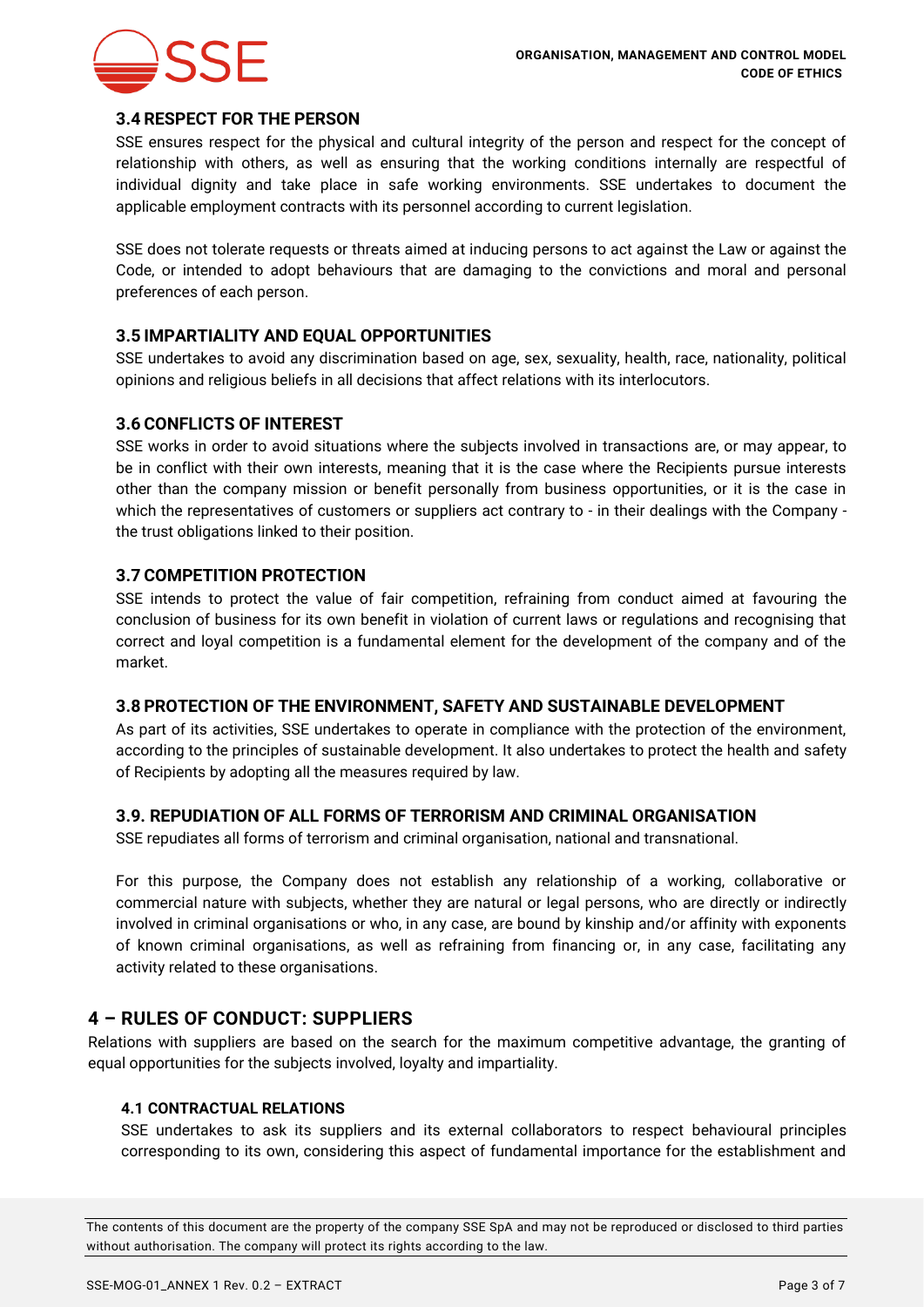

continuation of a business relationship. Every supplier, business partner or external collaborator must be informed of the existence of the Code and of the related commitments.

#### **4.2 CHOICE OF SUPPLIER**

The selection of suppliers and the determination of purchase conditions are based on an objective assessment of the quality, price and ability to provide and guarantee goods and services of an appropriate level.

As part of the selection process, carried out in a clear and non-discriminatory manner, SSE, basing on its supplier's qualification process, exclusively exclusively uses criteria linked to the objective competitiveness of the services and products offered and to their quality. For SSE, therefore, reference requirements are:

- $\triangleright$  The professionalism and experience of the interlocutor;
- ➢ The availability, appropriately documented, of means, including financial, organised structures, capacity and design resources, know-how, etc.
- $\triangleright$  The adoption of quality, safety and environmental systems.

#### **4.3 SUPPLY OF GOODS AND SERVICES**

In procurement relationships and, in general, the supply of goods and services, the Recipients are obliged:

- ➢ To adopt, in the selection of the supplier, the evaluation criteria provided by the existing procedures applied in an objective and transparent manner;
- $\triangleright$  To refrain from preventing anyone, in possession of the necessary requisites, from competing in the stipulation of contracts, adopting in the selection of the candidates objective and documentable criteria;
- $\triangleright$  To ensure that each selection process is sufficiently compatible with the object and nature of the contract;
- $\triangleright$  To observe the contractually agreed conditions;
- $\triangleright$  To inform suppliers of the behavioural principles established in this Code.

#### **4.4 INTEGRITY IN RELATIONS WITH SUPPLIERS**

The signing of a contract with a supplier and the management of the relationship with the supplier must always be based on extremely clear relationships. To guarantee maximum transparency and efficiency of the purchasing process, SSE undertakes to ensure:

- Adequate traceability of the choices made;
- The storage of information, as well as official selection and contractual documents for the periods established in the context of internal procedures and by current regulations.

# **5 – BEHAVIOURAL RULES: HUMAN RESOURCES**

#### **5.1 GIFTS OR PAYMENTS - PROHIBITION**

It is forbidden for all personnel of SSE to accept gifts, which are not of a modest value or payments, offered to them by third parties relating to the work activities that such personnel perform within the scope of their business activities.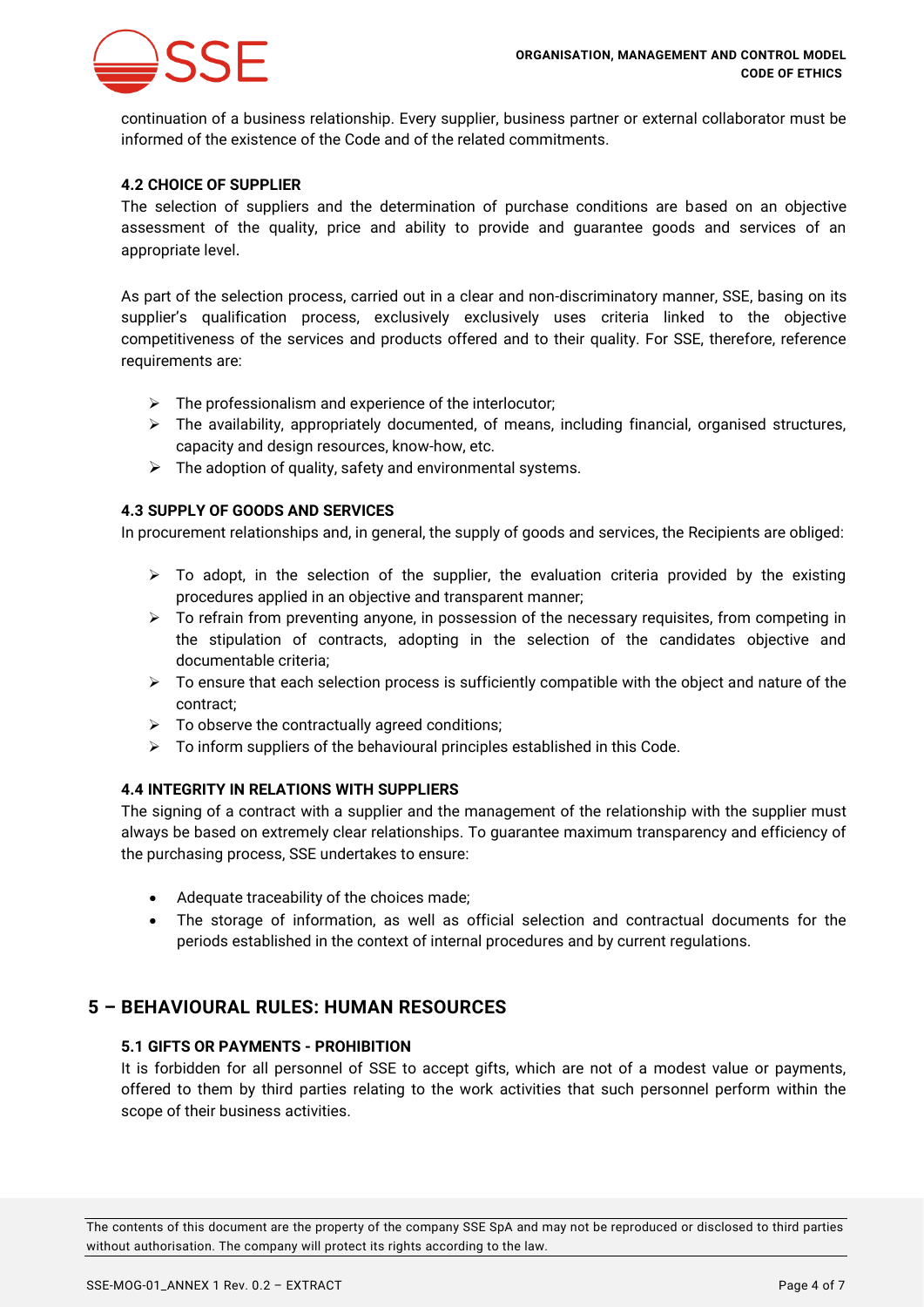

#### **5.2 CONFLICTS OF INTEREST**

SSE personnel are required to avoid all situations and activities in which a conflict may arise with the interests of the Company and with its subsidiaries which may interfere with its ability to assume, in an impartial manner, decisions in the best interests of the Company and in full compliance with the provisions of the Code.

They must also refrain from taking personal advantage of disposals of corporate assets or of business opportunities that they have learnt of in the course of performing their duties.

Any situation that may constitute or determine a conflict of interest must be promptly communicated by the personnel to their supervisor or company representative, or to the body responsible for overseeing the Code.

In particular, all personnel of SSE is required to avoid conflicts of interest between personal and family economic activities and the positions they hold within the relevant structure.

#### **5.3 CULTURE OF SAFETY AND HEALTH PROTECTION AND OF THE ENVIRONMENT**

SSE undertakes to guarantee a working environment that is compliant with current environmental and health and safety standards, promoting responsible behaviour and preserving, by monitoring, managing and preventing risks related to professional activity, the health and safety of all personnel as well as environmental impacts.

All personnel are required to strictly respect the rules and obligations deriving from the relevant legislation on health, safety and the environment, as well as ensure compliance with all the measures required by internal procedures and regulations.

The personnel, as part of their activities, participate in the process of risk prevention, environmental protection and the protection of health and safety relating to themselves and to colleagues and third parties.

# **6 – BEHAVIOURAL RULES: PUBLIC ADMINISTRATION AND OTHER THIRD PARTIES**

The relations between the SSE and the Public Institutions are based on the principles of correctness, transparency and collaboration. Any type of behaviour that may be due to a collusive nature or that is capable of compromising the principles expressed in this Code is refused.

#### **6.1 PRINCIPLES OF CONDUCT**

The undertaking of commitments with Public Administrations and Public Institutions are reserved for the designated and authorised functions. SSE rejects any behaviour that can be interpreted as a promise or offer of payments, goods or other utilities of various kinds in order to promote and favour own interests and to benefit from them. Any participation in public tenders as well as the preparation of the related documentation are governed by the provisions of the text of the single call for applications and are carried out in compliance with the principles of honesty, transparency and fairness. Similarly for the subsequent management of the contribution received from the Public Body or from accredited agencies in this regard, conduct is in compliance with the provisions of the text of the single call and of the principles of honesty, transparency and fairness.

It is the commitment of SSE to avoid any form of gift to public officials or to public service officers of any kind, Italian or foreign, or their family members, even through a third party, that could influence the independence of judgment or result in securing any advantage to SSE. Gifts or free donations are only permitted if they are of a modest value and, in any case, if they cannot be interpreted in any way as being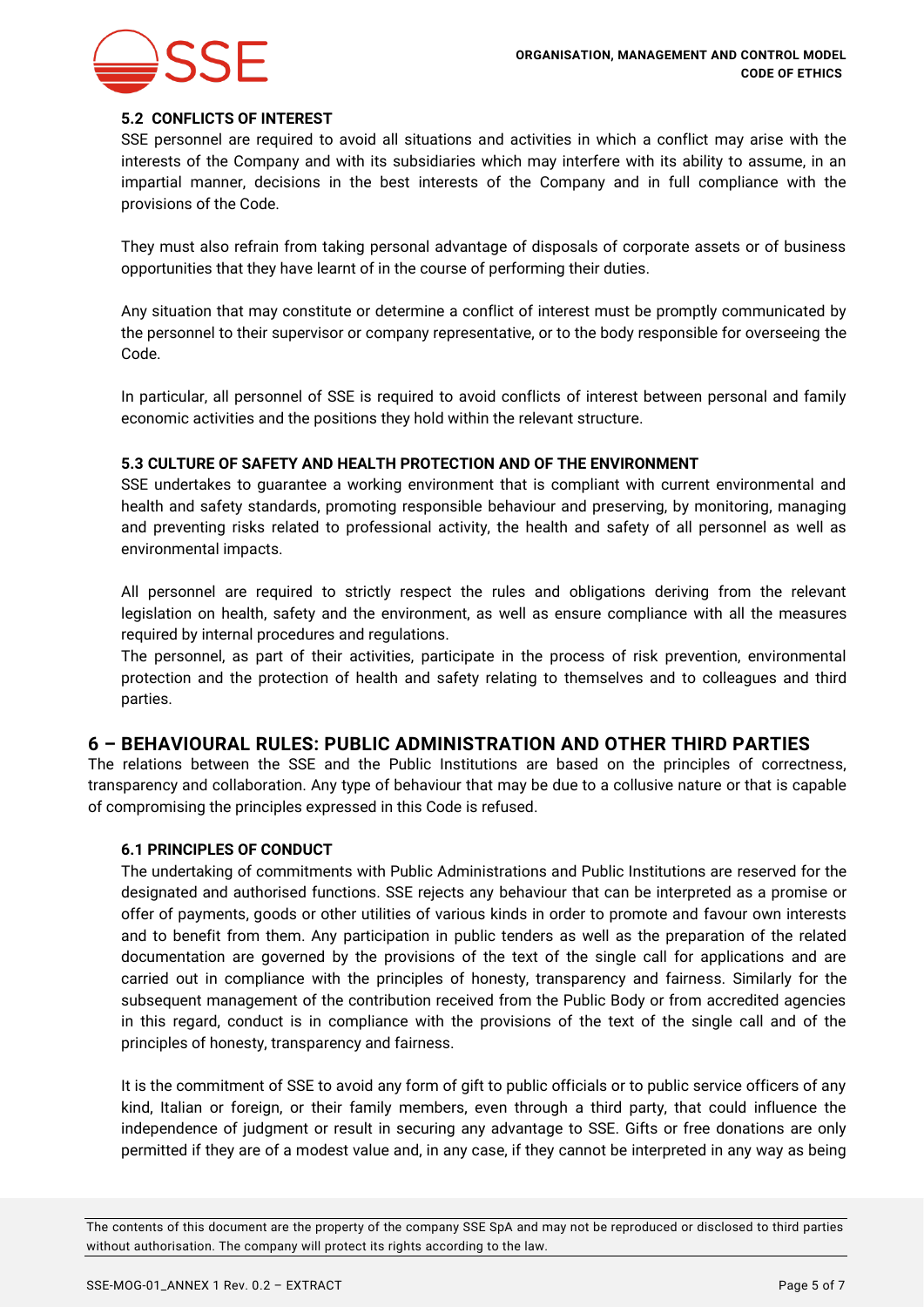

an instrument to receive illegitimate favours, and always in compliance with the internal procedures set out in this regard.

Any employee who receives, directly or indirectly, proposals for benefits from public officials, persons in charge of public service or employees in general from the Public Administration or from other Public Institutions in a similar sphere, must immediately report such fat to the Internal Body overseeing the application of the Code, if dependent, or to its referent, if third party.

#### **6.2 PREVENTION ON SIGNS OF RECOGNITION**

It is forbidden to put in place, promote, collaborate or give cause to the conduct of behaviours that, taken individually or collectively, directly or indirectly, integrate the types of crime falling within those considered in article 25 *bis* of Italian Legislative Decree no. 231/2001 and subsequent amendments and additions.

By way of mere and non-exhaustive example, Recipients are specifically prohibited from:

- 1) Putting on sale or otherwise placing on the market industrial products with names, brands or distinctive signs capable of misleading the purchaser on the origin, provenance or quality of the products;
- 2) Introducing into the territory of the State, holding for sale, placing on sale with direct offer to consumers or placing in circulation goods made by usurping an industrial property owned by third parties.

# **7 – PROTECTION OF CORPORATE ASSETS**

#### **7.1 RETENTION AND MANAGEMENT OF RESOURCES**

SSE works to ensure that the use of available resources - carried out in compliance with current legislation and with the contents of the by-laws, and in line with the values of the Code- is aimed at ensuring, increasing and strengthening corporate assets, to protect the Company itself, shareholders, creditors and the market. Therefore, the use of company assets must be in compliance with the law and regulations in force and in accordance with company procedures.

#### **7.2 INTELLECTUAL PROPERTY**

SSE adopts appropriate measures and initiatives aimed at ensuring the security, integrity, correct use and operation of computer, software or data systems or data of the Company or of third parties, also protecting intellectual property rights related to the use of programs and IT and telematic data and the integrity of the information made available to the public via the Internet.

SSE uses names and trademarks, as other distinctive signs, of exclusive property and/or whose use is available to the Company's through a legitimate use title. The Company undertakes not to make any device and/or use, in any form or manner, of brands and names and of other distinctive signs, even combined, of which it does not hold exclusive ownership and/or legitimate title to use.

In particular, in the context of relationships with suppliers, when the formulas and/or compositions of goods or brands to be used for supplies are not indicated or provided by the Company, the same implements adequate safeguards to ensure that the supplier guarantees that the goods and their intended use do not violate third party rights concerning industrial property (trademarks or patents).

In such relationships, the Company adopts adequate indemnity measures for any claim, legal action and compensation request made by third parties due to unfair competition, infringement of patents or patent

The contents of this document are the property of the company SSE SpA and may not be reproduced or disclosed to third parties without authorisation. The company will protect its rights according to the law.